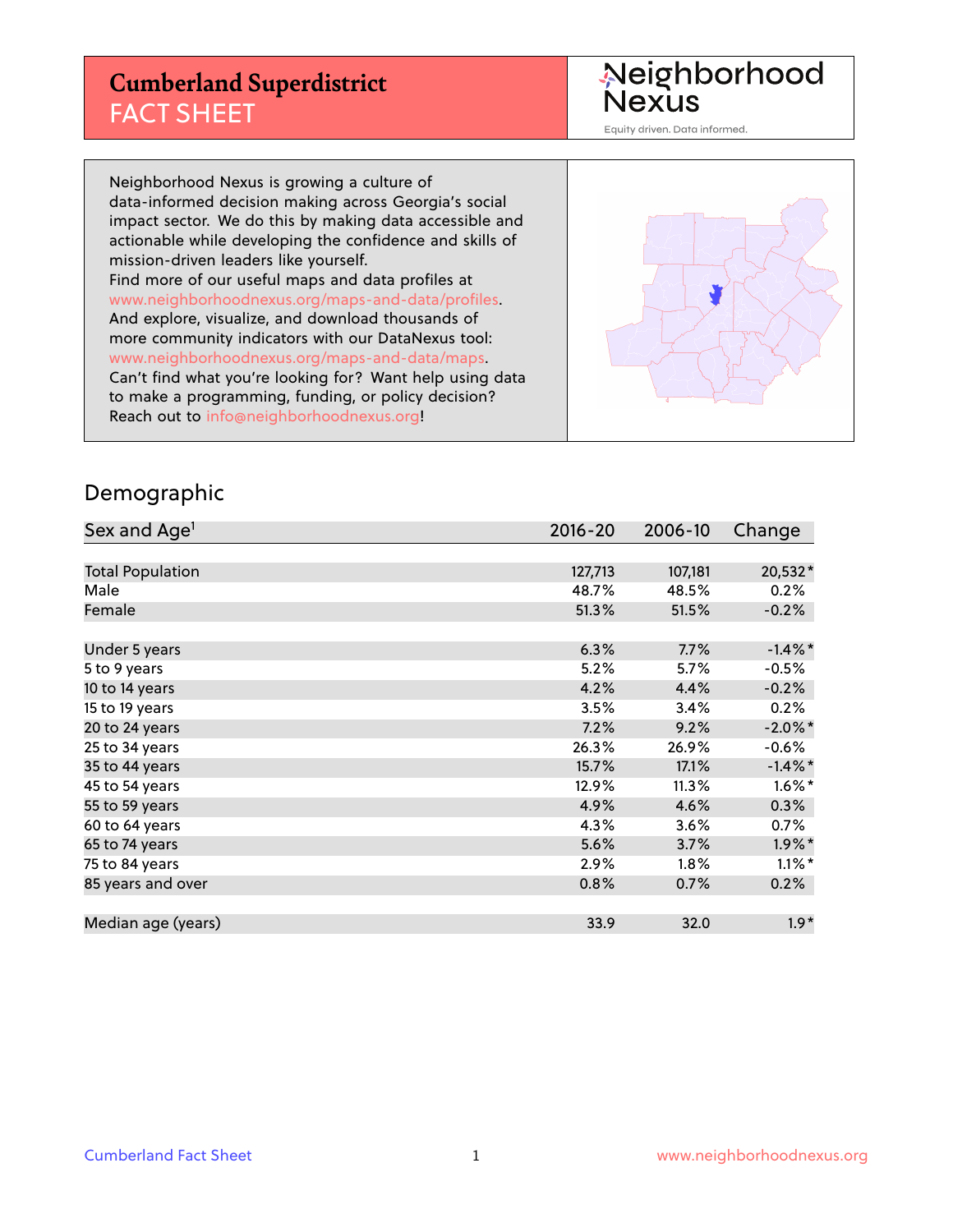# Demographic, continued...

| Race <sup>2</sup>                                            | $2016 - 20$ | 2006-10 | Change      |
|--------------------------------------------------------------|-------------|---------|-------------|
| <b>Total population</b>                                      | 127,713     | 107,181 | 20,532*     |
| One race                                                     | 94.6%       | 98.2%   | $-3.7%$ *   |
| White                                                        | 48.3%       | 52.2%   | $-3.9\%$ *  |
| <b>Black or African American</b>                             | 31.8%       | 28.7%   | $3.1\%$ *   |
| American Indian and Alaska Native                            | 0.2%        | 0.1%    | 0.1%        |
| Asian                                                        | 8.8%        | 6.8%    | $2.0\%$ *   |
| Native Hawaiian and Other Pacific Islander                   | 0.1%        | 0.3%    | $-0.1%$     |
| Some other race                                              | 5.3%        | 10.1%   | $-4.9%$ *   |
| Two or more races                                            | 5.4%        | 1.8%    | $3.7\%$ *   |
| Race alone or in combination with other race(s) <sup>3</sup> | $2016 - 20$ | 2006-10 | Change      |
|                                                              |             |         |             |
| Total population                                             | 127,713     | 107,181 | 20,532*     |
| White                                                        | 52.8%       | 53.5%   | $-0.7%$     |
| <b>Black or African American</b>                             | 34.3%       | 29.8%   | 4.5%*       |
| American Indian and Alaska Native                            | 0.9%        | 0.5%    | 0.4%        |
| Asian                                                        | 10.1%       | 7.2%    | $2.9\%$ *   |
| Native Hawaiian and Other Pacific Islander                   | 0.3%        | 0.3%    | $-0.0%$     |
| Some other race                                              | 7.5%        | 10.6%   | $-3.1\%$ *  |
| Hispanic or Latino and Race <sup>4</sup>                     | $2016 - 20$ | 2006-10 | Change      |
| <b>Total population</b>                                      | 127,713     | 107,181 | 20,532*     |
| Hispanic or Latino (of any race)                             | 11.2%       | 13.2%   | $-2.0%$     |
| Not Hispanic or Latino                                       | 88.8%       | 86.8%   | 2.0%        |
| White alone                                                  | 44.3%       | 47.9%   | $-3.6\%$ *  |
| <b>Black or African American alone</b>                       | 30.9%       | 28.3%   | $2.7\%$ *   |
| American Indian and Alaska Native alone                      | 0.1%        | 0.1%    | $-0.0%$     |
| Asian alone                                                  | 8.8%        | 6.8%    | $2.0\%$ *   |
| Native Hawaiian and Other Pacific Islander alone             | 0.1%        | 0.3%    | $-0.1%$     |
| Some other race alone                                        | 0.6%        | 2.3%    | $-1.6\%$ *  |
| Two or more races                                            | 4.0%        | 1.3%    | $2.7\%$ *   |
| U.S. Citizenship Status <sup>5</sup>                         | $2016 - 20$ | 2006-10 | Change      |
|                                                              |             |         |             |
| Foreign-born population                                      | 24,478      | 22,857  | 1,621       |
| Naturalized U.S. citizen                                     | 36.0%       | 22.8%   | 13.1%*      |
| Not a U.S. citizen                                           | 64.0%       | 77.2%   | $-13.1\%$ * |
| Citizen, Voting Age Population <sup>6</sup>                  | $2016 - 20$ | 2006-10 | Change      |
| Citizen, 18 and over population                              | 90,443      | 70,294  | 20,149*     |
| Male                                                         | 47.1%       | 46.7%   | 0.4%        |
| Female                                                       | 52.9%       | 53.3%   | $-0.4%$     |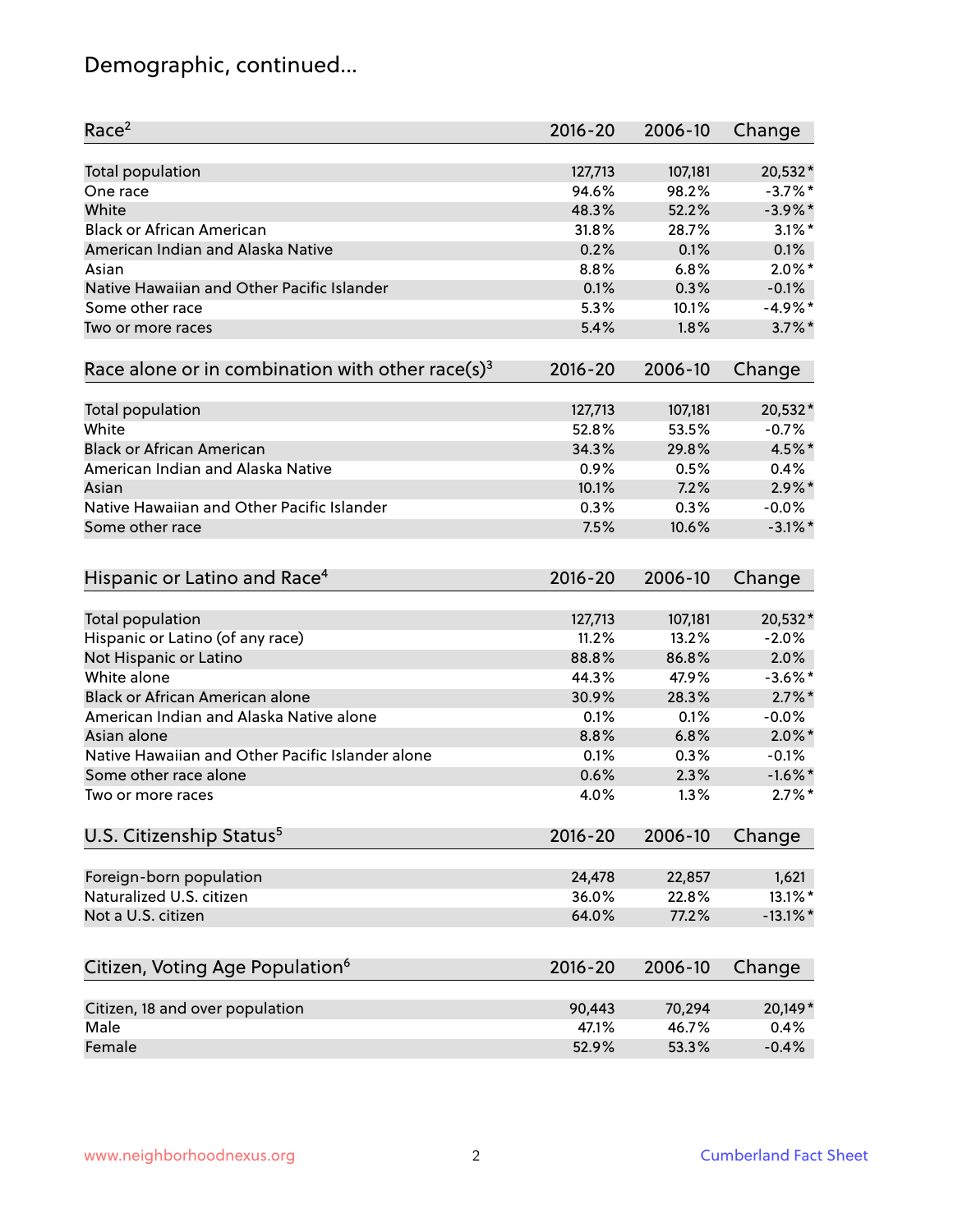#### Economic

| Income <sup>7</sup>                                 | 2016-20 | 2006-10 | Change     |
|-----------------------------------------------------|---------|---------|------------|
|                                                     |         |         |            |
| All households                                      | 60,082  | 51,832  | 8,250*     |
| Less than \$10,000                                  | 3.7%    | 5.6%    | $-1.9%$ *  |
| \$10,000 to \$14,999                                | 1.7%    | 4.4%    | $-2.7\%$ * |
| \$15,000 to \$24,999                                | 5.4%    | 9.0%    | $-3.6\%$ * |
| \$25,000 to \$34,999                                | 7.2%    | 11.2%   | $-3.9\%$ * |
| \$35,000 to \$49,999                                | 11.2%   | 16.3%   | $-5.1\%$ * |
| \$50,000 to \$74,999                                | 22.1%   | 19.7%   | $2.4\%$ *  |
| \$75,000 to \$99,999                                | 14.5%   | 11.5%   | $3.0\%$ *  |
| \$100,000 to \$149,999                              | 16.0%   | 12.5%   | $3.5\%$ *  |
| \$150,000 to \$199,999                              | 7.5%    | 4.3%    | $3.2\%$ *  |
| \$200,000 or more                                   | 10.6%   | 5.5%    | $5.1\%$ *  |
| Median household income (dollars)                   | 73,404  | 53,592  | 19,811*    |
| Mean household income (dollars)                     | 102,436 | 74,753  | 27,683*    |
| With earnings                                       | 89.8%   | 91.2%   | $-1.4\%$ * |
| Mean earnings (dollars)                             | 101,396 | 73,974  | 27,422*    |
| <b>With Social Security</b>                         | 14.7%   | 10.9%   | $3.8\%$ *  |
| Mean Social Security income (dollars)               | 21,254  | 14,866  | $6,388*$   |
| With retirement income                              | 12.5%   | 7.6%    | 4.9%*      |
| Mean retirement income (dollars)                    | 30,188  | 23,708  | $6,480*$   |
| With Supplemental Security Income                   | 1.7%    | 1.2%    | 0.5%       |
| Mean Supplemental Security Income (dollars)         | 5,411   | 8,898   | $-3,486$   |
| With cash public assistance income                  | 0.8%    | 0.8%    | 0.1%       |
| Mean cash public assistance income (dollars)        | 229     | 3,600   | $-3,371$   |
| With Food Stamp/SNAP benefits in the past 12 months | 4.5%    | 5.8%    | $-1.4\%$ * |
|                                                     |         |         |            |
| Families                                            | 28,596  | 24,722  | $3,874*$   |
| Less than \$10,000                                  | 2.8%    | 4.5%    | $-1.8%$    |
| \$10,000 to \$14,999                                | 1.1%    | 2.8%    | $-1.7%$    |
| \$15,000 to \$24,999                                | 4.8%    | 7.4%    | $-2.6%$    |
| \$25,000 to \$34,999                                | 5.9%    | 9.6%    | $-3.6\%$ * |
| \$35,000 to \$49,999                                | 9.8%    | 15.2%   | $-5.4\%$ * |
| \$50,000 to \$74,999                                | 17.8%   | 17.7%   | 0.1%       |
| \$75,000 to \$99,999                                | 12.9%   | 12.2%   | 0.7%       |
| \$100,000 to \$149,999                              | 17.2%   | 14.9%   | 2.3%       |
| \$150,000 to \$199,999                              | 9.7%    | 6.7%    | $3.0\%$ *  |
| \$200,000 or more                                   | 17.9%   | 9.0%    | 8.9%*      |
| Median family income (dollars)                      | 89,877  | 63,963  | 25,914*    |
| Mean family income (dollars)                        | 127,896 | 91,202  | 36,694*    |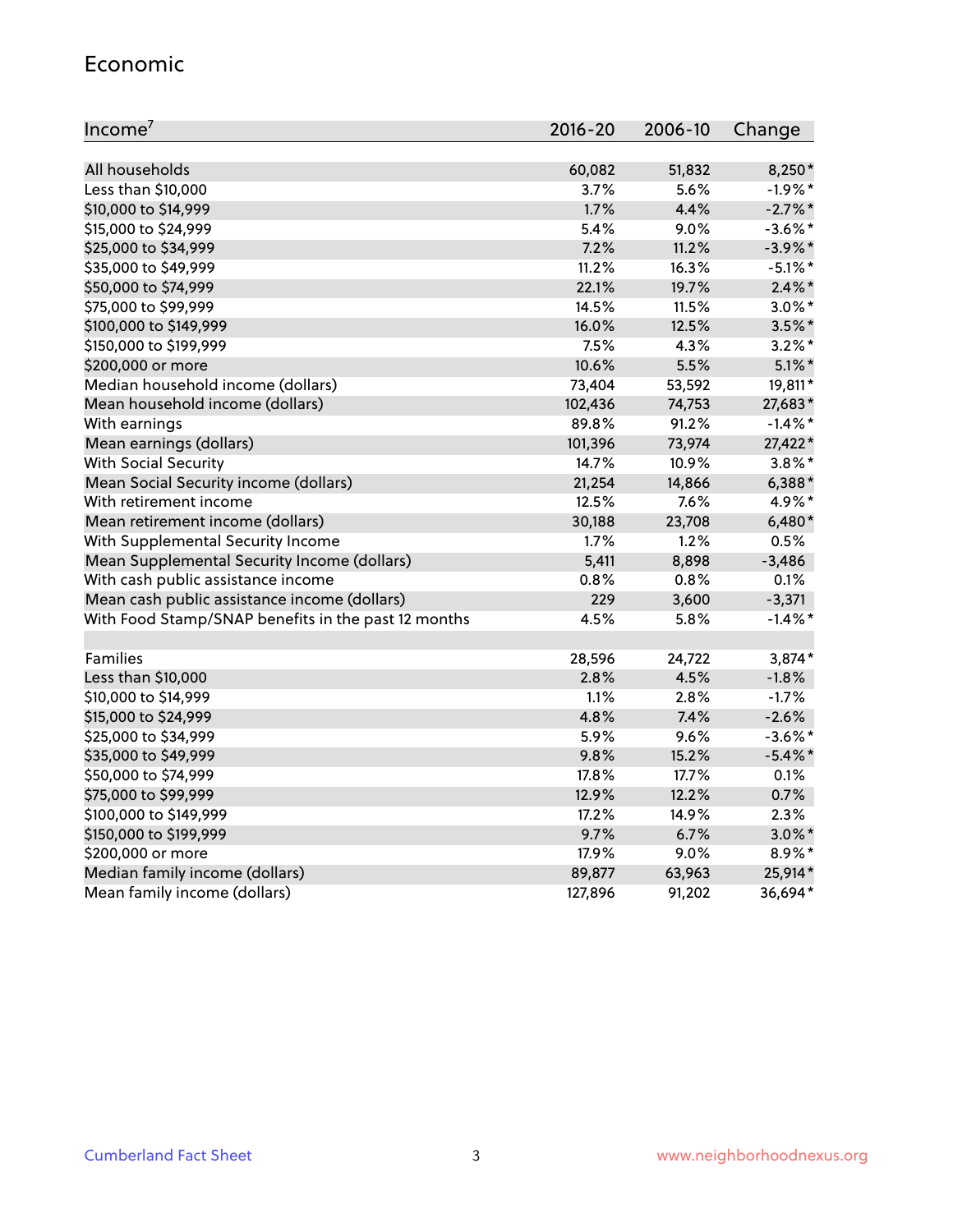### Economic, continued...

| Income, continued <sup>8</sup>                                        | $2016 - 20$ | 2006-10 | Change      |
|-----------------------------------------------------------------------|-------------|---------|-------------|
|                                                                       |             |         |             |
| Nonfamily households                                                  | 31,486      | 27,110  | 4,376*      |
| Median nonfamily income (dollars)                                     | 62,302      | 46,164  | 16,137*     |
| Mean nonfamily income (dollars)                                       | 77,060      | 58,510  | 18,550*     |
| Median earnings for workers (dollars)                                 | 50,109      | 35,730  | 14,379*     |
| Median earnings for male full-time, year-round workers                | 65,356      | 49,785  | 15,571*     |
| (dollars)                                                             |             |         |             |
| Median earnings for female full-time, year-round workers<br>(dollars) | 53,189      | 42,794  | 10,395*     |
| Per capita income (dollars)                                           | 49,452      | 36,616  | 12,836*     |
|                                                                       |             |         |             |
| Families and People Below Poverty Level <sup>9</sup>                  | 2016-20     | 2006-10 | Change      |
|                                                                       |             |         |             |
| All families                                                          | 6.9%        | 10.1%   | $-3.2\%$ *  |
| With related children under 18 years                                  | 11.9%       | 16.8%   | $-4.9%$     |
| With related children under 5 years only                              | 8.8%        | 14.2%   | $-5.4%$     |
| Married couple families                                               | 5.0%        | 4.9%    | 0.1%        |
| With related children under 18 years                                  | 9.4%        | 8.4%    | 1.0%        |
| With related children under 5 years only                              | 3.8%        | 5.5%    | $-1.7%$     |
| Families with female householder, no husband present                  | 10.5%       | 22.4%   | $-11.8\%$ * |
| With related children under 18 years                                  | 15.7%       | 27.0%   | $-11.3%$    |
| With related children under 5 years only                              | 26.3%       | 38.3%   | $-12.0%$    |
| All people                                                            | 10.0%       | 13.6%   | $-3.6\%$ *  |
| Under 18 years                                                        | 16.3%       | 21.2%   | $-4.9%$     |
| Related children under 18 years                                       | 15.9%       | 20.8%   | $-4.9%$     |
| Related children under 5 years                                        | 16.8%       | 22.1%   | $-5.3%$     |
| Related children 5 to 17 years                                        | 15.5%       | 20.0%   | $-4.5%$     |
|                                                                       | 8.6%        | 11.8%   | $-3.2%$ *   |
| 18 years and over                                                     |             |         | $-2.9%$ *   |
| 18 to 64 years                                                        | 8.8%        | 11.7%   |             |
| 65 years and over                                                     | 6.9%        | 12.7%   | $-5.9%$     |
| People in families                                                    | 8.6%        | 12.0%   | $-3.4\%$ *  |
| Unrelated individuals 15 years and over                               | 12.5%       | 16.7%   | $-4.3\%$ *  |
|                                                                       |             |         |             |
| Non-Hispanic white people                                             | 7.0%        | 8.1%    | $-1.2%$     |
| Black or African-American people                                      | 10.3%       | 16.9%   | $-6.6%$ *   |
| Asian people                                                          | 5.7%        | 4.8%    | 0.9%        |
| Hispanic or Latino people                                             | 25.0%       | 30.4%   | $-5.4%$     |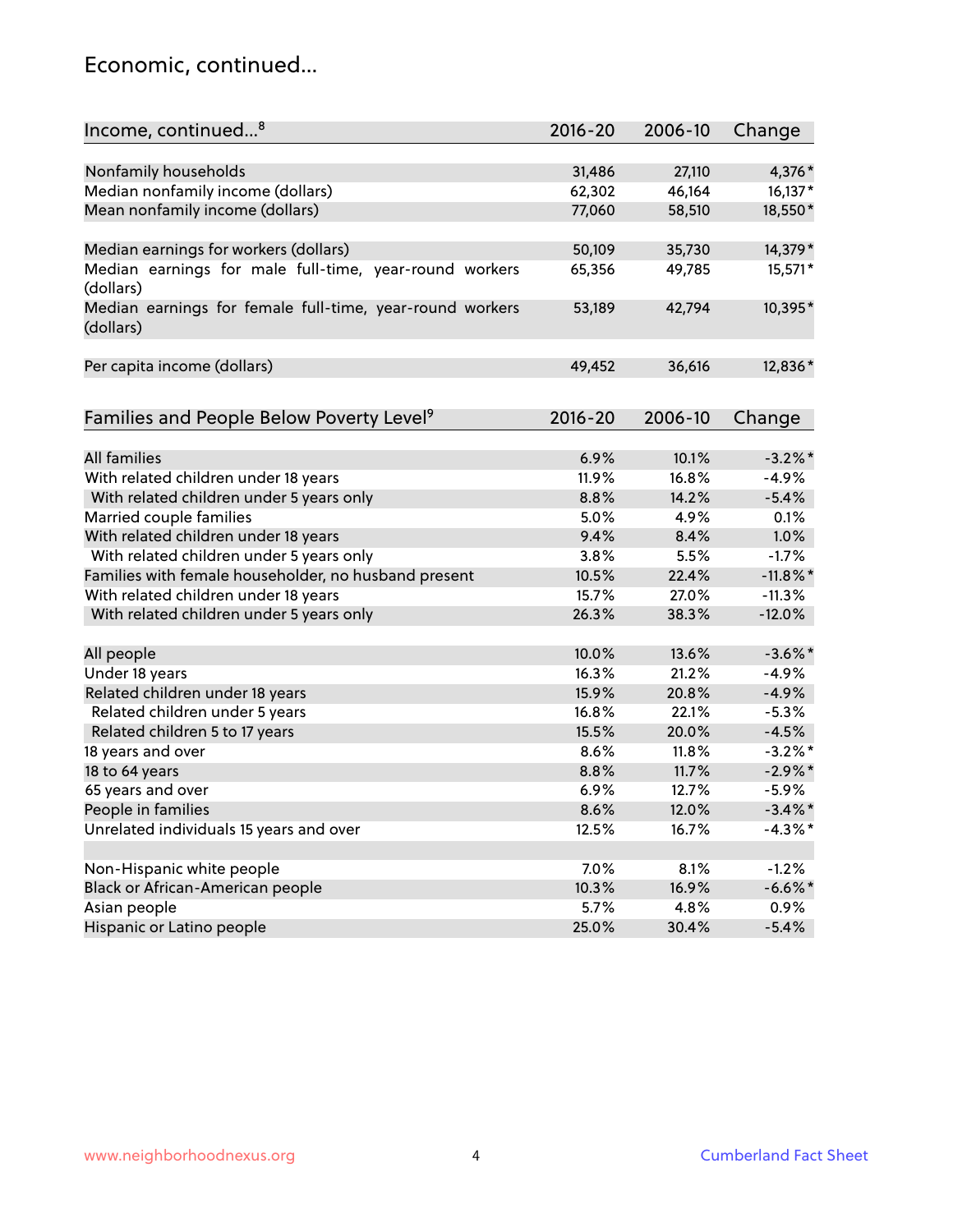# Employment

| Employment Status <sup>10</sup>                                             | $2016 - 20$ | 2006-10 | Change     |
|-----------------------------------------------------------------------------|-------------|---------|------------|
|                                                                             |             |         |            |
| Population 16 years and over                                                | 106,806     | 87,409  | 19,397*    |
| In labor force                                                              | 78.2%       | 80.5%   | $-2.3%$    |
| Civilian labor force                                                        | 78.0%       | 80.2%   | $-2.2%$    |
| Employed                                                                    | 75.1%       | 74.8%   | 0.2%       |
| Unemployed                                                                  | 3.0%        | 5.4%    | $-2.4%$    |
| <b>Armed Forces</b>                                                         | 0.2%        | 0.3%    | $-0.1%$    |
| Not in labor force                                                          | 21.8%       | 19.5%   | 2.3%       |
|                                                                             |             |         |            |
| Civilian labor force                                                        | 83,331      | 70,103  | 13,228*    |
| <b>Unemployment Rate</b>                                                    | 3.8%        | 6.7%    | $-2.9%$    |
| Females 16 years and over                                                   | 55,541      | 45,176  | $10,365*$  |
| In labor force                                                              | 73.1%       | 74.7%   | $-1.6%$    |
| Civilian labor force                                                        | 72.9%       | 74.5%   | $-1.6%$    |
| Employed                                                                    | 70.2%       | 68.9%   | 1.2%       |
|                                                                             |             |         |            |
| Own children of the householder under 6 years                               | 9,616       | 9,418   | 198        |
| All parents in family in labor force                                        | 67.9%       | 66.3%   | 1.6%       |
|                                                                             |             |         |            |
| Own children of the householder 6 to 17 years                               | 12,223      | 10,710  | $1,513*$   |
| All parents in family in labor force                                        | 75.6%       | 75.0%   | 0.5%       |
|                                                                             |             |         |            |
| Industry <sup>11</sup>                                                      | 2016-20     | 2006-10 | Change     |
|                                                                             |             |         |            |
| Civilian employed population 16 years and over                              | 80,159      | 65,392  | 14,767*    |
| Agriculture, forestry, fishing and hunting, and mining                      | 0.2%        | 0.0%    | 0.2%       |
| Construction                                                                | 5.1%        | 7.5%    | $-2.3\%$ * |
| Manufacturing                                                               | 6.6%        | 7.3%    | $-0.7%$    |
| Wholesale trade                                                             | 3.0%        | 3.4%    | $-0.4%$    |
| Retail trade                                                                | 10.4%       | 11.4%   | $-1.0%$    |
| Transportation and warehousing, and utilities                               | 6.0%        | 5.4%    | 0.6%       |
| Information                                                                 | 4.0%        | 4.2%    | $-0.2%$    |
| Finance and insurance, and real estate and rental and leasing               | 10.1%       | 9.1%    | $1.0\%$    |
| Professional, scientific, and management, and administrative                | 20.2%       | 18.3%   | $1.9\%$ *  |
| and waste management services                                               |             |         |            |
| Educational services, and health care and social assistance                 | 17.0%       | 16.5%   | 0.5%       |
| Arts, entertainment, and recreation, and accommodation and<br>food services | 10.5%       | 8.7%    | $1.8\%$ *  |
| Other services, except public administration                                | 4.0%        | 5.2%    | $-1.3\%$ * |
| Public administration                                                       | 2.9%        | 3.1%    | $-0.2%$    |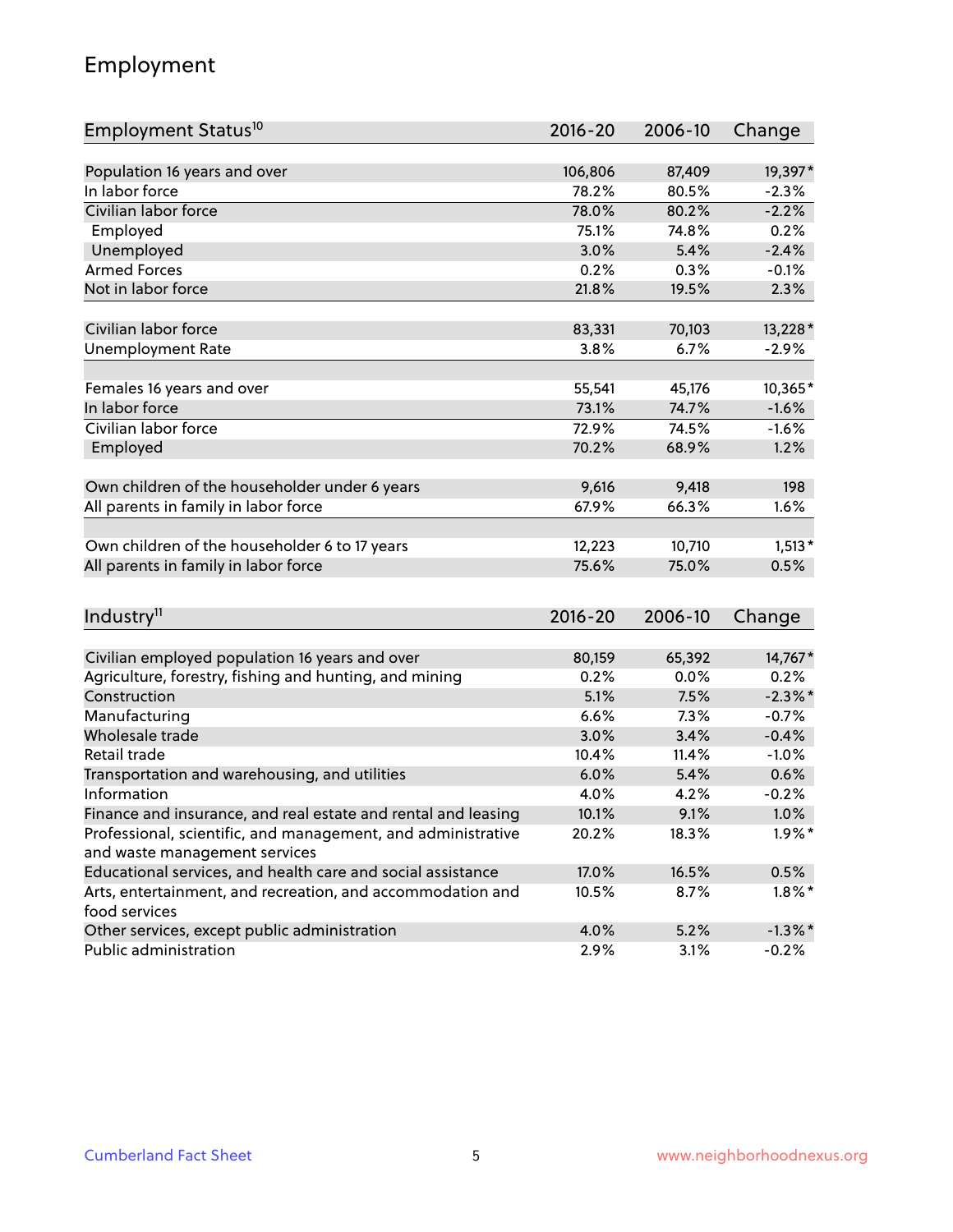# Employment, continued...

| Civilian employed population 16 years and over<br>80,159<br>65,392<br>$14,767*$<br>Management, business, science, and arts occupations<br>46.2%<br>$8.7\%$ *<br>54.9%<br>13.2%<br>Service occupations<br>12.7%<br>$-0.5%$<br>Sales and office occupations<br>$-4.9%$ *<br>20.3%<br>25.2%<br>7.4%<br>$-2.3\%$ *<br>Natural<br>and<br>5.0%<br>resources,<br>construction,<br>maintenance<br>7.1%<br>8.1%<br>$-1.0%$<br>$2016 - 20$<br>2006-10<br>Change<br>Civilian employed population 16 years and over<br>14,767*<br>80,159<br>65,392<br>Private wage and salary workers<br>85.3%<br>84.5%<br>0.7%<br>$-1.3%$<br>Government workers<br>8.7%<br>10.0%<br>Self-employed in own not incorporated business workers<br>5.9%<br>0.5%<br>5.4%<br>Unpaid family workers<br>0.0%<br>0.1%<br>0.0%<br>2019<br>2010<br>Change<br>Total Jobs in district<br>149,616<br>111,795<br>37,821<br>Held by residents of district<br>8.0%<br>7.6%<br>0.4%<br>$-0.4%$<br>92.0%<br>92.4%<br>2019<br>2010<br>Change<br>Total Jobs in district<br>149,616<br>111,795<br>37,821<br>Goods Producing sectors<br>9.3%<br>7.2%<br>2.1%<br>$-3.9%$<br>Trade, Transportation, and Utilities sectors<br>17.0%<br>20.9%<br>All Other Services sectors<br>73.7%<br>71.9%<br>1.9%<br>Total Jobs in district held by district residents<br>11,946<br>8,451<br>3,495<br><b>Goods Producing sectors</b><br>6.0%<br>5.4%<br>0.6%<br>Trade, Transportation, and Utilities sectors<br>13.9%<br>16.0%<br>$-2.1%$<br>All Other Services sectors<br>80.1%<br>78.6%<br>1.5%<br>2019<br>2010<br>Change<br>Total Jobs in district<br>149,616<br>111,795<br>37,821<br>Jobs with earnings \$1250/month or less<br>17.3%<br>20.7%<br>$-3.3%$<br>Jobs with earnings \$1251/month to \$3333/month<br>26.1%<br>34.0%<br>$-7.9%$ | Occupation <sup>12</sup>                                    | $2016 - 20$ | 2006-10 | Change |
|----------------------------------------------------------------------------------------------------------------------------------------------------------------------------------------------------------------------------------------------------------------------------------------------------------------------------------------------------------------------------------------------------------------------------------------------------------------------------------------------------------------------------------------------------------------------------------------------------------------------------------------------------------------------------------------------------------------------------------------------------------------------------------------------------------------------------------------------------------------------------------------------------------------------------------------------------------------------------------------------------------------------------------------------------------------------------------------------------------------------------------------------------------------------------------------------------------------------------------------------------------------------------------------------------------------------------------------------------------------------------------------------------------------------------------------------------------------------------------------------------------------------------------------------------------------------------------------------------------------------------------------------------------------------------------------------------------------------------------------------------------------------------|-------------------------------------------------------------|-------------|---------|--------|
|                                                                                                                                                                                                                                                                                                                                                                                                                                                                                                                                                                                                                                                                                                                                                                                                                                                                                                                                                                                                                                                                                                                                                                                                                                                                                                                                                                                                                                                                                                                                                                                                                                                                                                                                                                            |                                                             |             |         |        |
|                                                                                                                                                                                                                                                                                                                                                                                                                                                                                                                                                                                                                                                                                                                                                                                                                                                                                                                                                                                                                                                                                                                                                                                                                                                                                                                                                                                                                                                                                                                                                                                                                                                                                                                                                                            |                                                             |             |         |        |
|                                                                                                                                                                                                                                                                                                                                                                                                                                                                                                                                                                                                                                                                                                                                                                                                                                                                                                                                                                                                                                                                                                                                                                                                                                                                                                                                                                                                                                                                                                                                                                                                                                                                                                                                                                            |                                                             |             |         |        |
|                                                                                                                                                                                                                                                                                                                                                                                                                                                                                                                                                                                                                                                                                                                                                                                                                                                                                                                                                                                                                                                                                                                                                                                                                                                                                                                                                                                                                                                                                                                                                                                                                                                                                                                                                                            |                                                             |             |         |        |
|                                                                                                                                                                                                                                                                                                                                                                                                                                                                                                                                                                                                                                                                                                                                                                                                                                                                                                                                                                                                                                                                                                                                                                                                                                                                                                                                                                                                                                                                                                                                                                                                                                                                                                                                                                            |                                                             |             |         |        |
|                                                                                                                                                                                                                                                                                                                                                                                                                                                                                                                                                                                                                                                                                                                                                                                                                                                                                                                                                                                                                                                                                                                                                                                                                                                                                                                                                                                                                                                                                                                                                                                                                                                                                                                                                                            | occupations                                                 |             |         |        |
|                                                                                                                                                                                                                                                                                                                                                                                                                                                                                                                                                                                                                                                                                                                                                                                                                                                                                                                                                                                                                                                                                                                                                                                                                                                                                                                                                                                                                                                                                                                                                                                                                                                                                                                                                                            | Production, transportation, and material moving occupations |             |         |        |
|                                                                                                                                                                                                                                                                                                                                                                                                                                                                                                                                                                                                                                                                                                                                                                                                                                                                                                                                                                                                                                                                                                                                                                                                                                                                                                                                                                                                                                                                                                                                                                                                                                                                                                                                                                            | Class of Worker <sup>13</sup>                               |             |         |        |
|                                                                                                                                                                                                                                                                                                                                                                                                                                                                                                                                                                                                                                                                                                                                                                                                                                                                                                                                                                                                                                                                                                                                                                                                                                                                                                                                                                                                                                                                                                                                                                                                                                                                                                                                                                            |                                                             |             |         |        |
|                                                                                                                                                                                                                                                                                                                                                                                                                                                                                                                                                                                                                                                                                                                                                                                                                                                                                                                                                                                                                                                                                                                                                                                                                                                                                                                                                                                                                                                                                                                                                                                                                                                                                                                                                                            |                                                             |             |         |        |
|                                                                                                                                                                                                                                                                                                                                                                                                                                                                                                                                                                                                                                                                                                                                                                                                                                                                                                                                                                                                                                                                                                                                                                                                                                                                                                                                                                                                                                                                                                                                                                                                                                                                                                                                                                            |                                                             |             |         |        |
|                                                                                                                                                                                                                                                                                                                                                                                                                                                                                                                                                                                                                                                                                                                                                                                                                                                                                                                                                                                                                                                                                                                                                                                                                                                                                                                                                                                                                                                                                                                                                                                                                                                                                                                                                                            |                                                             |             |         |        |
|                                                                                                                                                                                                                                                                                                                                                                                                                                                                                                                                                                                                                                                                                                                                                                                                                                                                                                                                                                                                                                                                                                                                                                                                                                                                                                                                                                                                                                                                                                                                                                                                                                                                                                                                                                            |                                                             |             |         |        |
|                                                                                                                                                                                                                                                                                                                                                                                                                                                                                                                                                                                                                                                                                                                                                                                                                                                                                                                                                                                                                                                                                                                                                                                                                                                                                                                                                                                                                                                                                                                                                                                                                                                                                                                                                                            |                                                             |             |         |        |
|                                                                                                                                                                                                                                                                                                                                                                                                                                                                                                                                                                                                                                                                                                                                                                                                                                                                                                                                                                                                                                                                                                                                                                                                                                                                                                                                                                                                                                                                                                                                                                                                                                                                                                                                                                            | Job Flows <sup>14</sup>                                     |             |         |        |
|                                                                                                                                                                                                                                                                                                                                                                                                                                                                                                                                                                                                                                                                                                                                                                                                                                                                                                                                                                                                                                                                                                                                                                                                                                                                                                                                                                                                                                                                                                                                                                                                                                                                                                                                                                            |                                                             |             |         |        |
|                                                                                                                                                                                                                                                                                                                                                                                                                                                                                                                                                                                                                                                                                                                                                                                                                                                                                                                                                                                                                                                                                                                                                                                                                                                                                                                                                                                                                                                                                                                                                                                                                                                                                                                                                                            |                                                             |             |         |        |
|                                                                                                                                                                                                                                                                                                                                                                                                                                                                                                                                                                                                                                                                                                                                                                                                                                                                                                                                                                                                                                                                                                                                                                                                                                                                                                                                                                                                                                                                                                                                                                                                                                                                                                                                                                            |                                                             |             |         |        |
|                                                                                                                                                                                                                                                                                                                                                                                                                                                                                                                                                                                                                                                                                                                                                                                                                                                                                                                                                                                                                                                                                                                                                                                                                                                                                                                                                                                                                                                                                                                                                                                                                                                                                                                                                                            | Held by non-residents of district                           |             |         |        |
|                                                                                                                                                                                                                                                                                                                                                                                                                                                                                                                                                                                                                                                                                                                                                                                                                                                                                                                                                                                                                                                                                                                                                                                                                                                                                                                                                                                                                                                                                                                                                                                                                                                                                                                                                                            | Jobs by Industry Sector <sup>15</sup>                       |             |         |        |
|                                                                                                                                                                                                                                                                                                                                                                                                                                                                                                                                                                                                                                                                                                                                                                                                                                                                                                                                                                                                                                                                                                                                                                                                                                                                                                                                                                                                                                                                                                                                                                                                                                                                                                                                                                            |                                                             |             |         |        |
|                                                                                                                                                                                                                                                                                                                                                                                                                                                                                                                                                                                                                                                                                                                                                                                                                                                                                                                                                                                                                                                                                                                                                                                                                                                                                                                                                                                                                                                                                                                                                                                                                                                                                                                                                                            |                                                             |             |         |        |
|                                                                                                                                                                                                                                                                                                                                                                                                                                                                                                                                                                                                                                                                                                                                                                                                                                                                                                                                                                                                                                                                                                                                                                                                                                                                                                                                                                                                                                                                                                                                                                                                                                                                                                                                                                            |                                                             |             |         |        |
|                                                                                                                                                                                                                                                                                                                                                                                                                                                                                                                                                                                                                                                                                                                                                                                                                                                                                                                                                                                                                                                                                                                                                                                                                                                                                                                                                                                                                                                                                                                                                                                                                                                                                                                                                                            |                                                             |             |         |        |
|                                                                                                                                                                                                                                                                                                                                                                                                                                                                                                                                                                                                                                                                                                                                                                                                                                                                                                                                                                                                                                                                                                                                                                                                                                                                                                                                                                                                                                                                                                                                                                                                                                                                                                                                                                            |                                                             |             |         |        |
|                                                                                                                                                                                                                                                                                                                                                                                                                                                                                                                                                                                                                                                                                                                                                                                                                                                                                                                                                                                                                                                                                                                                                                                                                                                                                                                                                                                                                                                                                                                                                                                                                                                                                                                                                                            |                                                             |             |         |        |
|                                                                                                                                                                                                                                                                                                                                                                                                                                                                                                                                                                                                                                                                                                                                                                                                                                                                                                                                                                                                                                                                                                                                                                                                                                                                                                                                                                                                                                                                                                                                                                                                                                                                                                                                                                            |                                                             |             |         |        |
|                                                                                                                                                                                                                                                                                                                                                                                                                                                                                                                                                                                                                                                                                                                                                                                                                                                                                                                                                                                                                                                                                                                                                                                                                                                                                                                                                                                                                                                                                                                                                                                                                                                                                                                                                                            |                                                             |             |         |        |
|                                                                                                                                                                                                                                                                                                                                                                                                                                                                                                                                                                                                                                                                                                                                                                                                                                                                                                                                                                                                                                                                                                                                                                                                                                                                                                                                                                                                                                                                                                                                                                                                                                                                                                                                                                            |                                                             |             |         |        |
|                                                                                                                                                                                                                                                                                                                                                                                                                                                                                                                                                                                                                                                                                                                                                                                                                                                                                                                                                                                                                                                                                                                                                                                                                                                                                                                                                                                                                                                                                                                                                                                                                                                                                                                                                                            |                                                             |             |         |        |
|                                                                                                                                                                                                                                                                                                                                                                                                                                                                                                                                                                                                                                                                                                                                                                                                                                                                                                                                                                                                                                                                                                                                                                                                                                                                                                                                                                                                                                                                                                                                                                                                                                                                                                                                                                            | Jobs by Earnings <sup>16</sup>                              |             |         |        |
|                                                                                                                                                                                                                                                                                                                                                                                                                                                                                                                                                                                                                                                                                                                                                                                                                                                                                                                                                                                                                                                                                                                                                                                                                                                                                                                                                                                                                                                                                                                                                                                                                                                                                                                                                                            |                                                             |             |         |        |
|                                                                                                                                                                                                                                                                                                                                                                                                                                                                                                                                                                                                                                                                                                                                                                                                                                                                                                                                                                                                                                                                                                                                                                                                                                                                                                                                                                                                                                                                                                                                                                                                                                                                                                                                                                            |                                                             |             |         |        |
|                                                                                                                                                                                                                                                                                                                                                                                                                                                                                                                                                                                                                                                                                                                                                                                                                                                                                                                                                                                                                                                                                                                                                                                                                                                                                                                                                                                                                                                                                                                                                                                                                                                                                                                                                                            |                                                             |             |         |        |
|                                                                                                                                                                                                                                                                                                                                                                                                                                                                                                                                                                                                                                                                                                                                                                                                                                                                                                                                                                                                                                                                                                                                                                                                                                                                                                                                                                                                                                                                                                                                                                                                                                                                                                                                                                            |                                                             |             |         |        |
| 56.6%<br>11.3%<br>45.3%                                                                                                                                                                                                                                                                                                                                                                                                                                                                                                                                                                                                                                                                                                                                                                                                                                                                                                                                                                                                                                                                                                                                                                                                                                                                                                                                                                                                                                                                                                                                                                                                                                                                                                                                                    | Jobs with earnings greater than \$3333/month                |             |         |        |
| 11,946<br>8,451<br>3,495                                                                                                                                                                                                                                                                                                                                                                                                                                                                                                                                                                                                                                                                                                                                                                                                                                                                                                                                                                                                                                                                                                                                                                                                                                                                                                                                                                                                                                                                                                                                                                                                                                                                                                                                                   | Total Jobs in district held by district residents           |             |         |        |
| 16.3%<br>20.3%<br>$-4.0%$                                                                                                                                                                                                                                                                                                                                                                                                                                                                                                                                                                                                                                                                                                                                                                                                                                                                                                                                                                                                                                                                                                                                                                                                                                                                                                                                                                                                                                                                                                                                                                                                                                                                                                                                                  | Jobs with earnings \$1250/month or less                     |             |         |        |
| 24.7%<br>33.0%<br>$-8.4%$                                                                                                                                                                                                                                                                                                                                                                                                                                                                                                                                                                                                                                                                                                                                                                                                                                                                                                                                                                                                                                                                                                                                                                                                                                                                                                                                                                                                                                                                                                                                                                                                                                                                                                                                                  | Jobs with earnings \$1251/month to \$3333/month             |             |         |        |
| 59.0%<br>12.3%<br>46.7%                                                                                                                                                                                                                                                                                                                                                                                                                                                                                                                                                                                                                                                                                                                                                                                                                                                                                                                                                                                                                                                                                                                                                                                                                                                                                                                                                                                                                                                                                                                                                                                                                                                                                                                                                    | Jobs with earnings greater than \$3333/month                |             |         |        |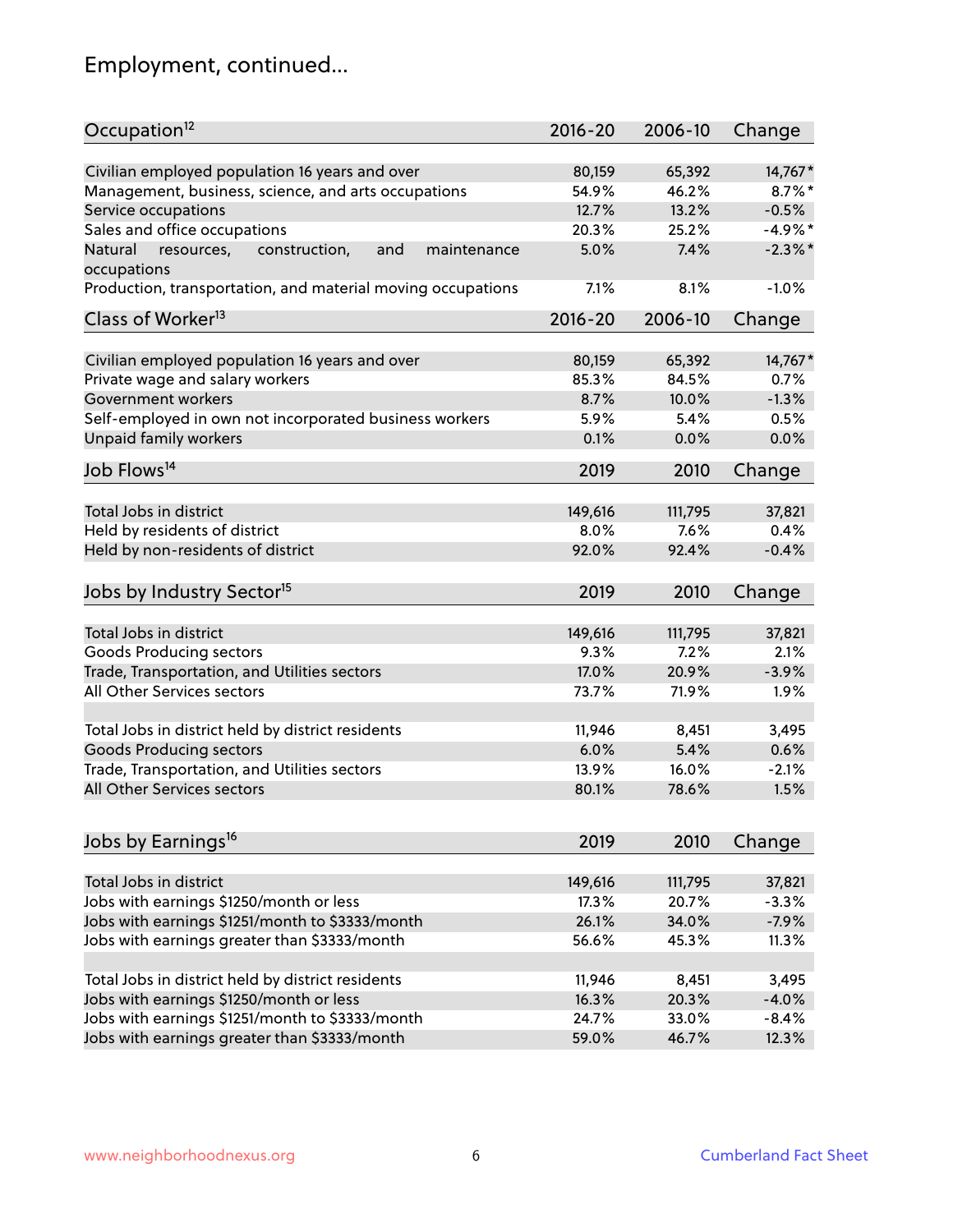# Employment, continued...

| Change<br>2019<br>2010                                                        |
|-------------------------------------------------------------------------------|
|                                                                               |
| 149,616<br>111,795<br>37,821                                                  |
| Jobs with workers age 29 or younger<br>0.7%<br>22.2%<br>21.5%                 |
| $-5.5%$<br>63.2%<br>57.7%                                                     |
| Jobs with workers age 55 or older<br>4.9%<br>20.1%<br>15.3%                   |
|                                                                               |
| Total Jobs in district held by district residents<br>11,946<br>3,495<br>8.451 |
| Jobs with workers age 29 or younger<br>27.3%<br>0.8%<br>26.5%                 |
| $-3.3%$<br>59.8%<br>56.5%                                                     |
| Jobs with workers age 55 or older<br>2.5%<br>13.7%<br>16.2%                   |
|                                                                               |

#### Education

| School Enrollment <sup>18</sup>                | $2016 - 20$ | 2006-10 | Change     |
|------------------------------------------------|-------------|---------|------------|
|                                                |             |         |            |
| Population 3 years and over enrolled in school | 26,491      | 24,716  | 1,775      |
| Nursery school, preschool                      | $7.9\%$     | 8.7%    | $-0.8%$    |
| Kindergarten                                   | 7.1%        | 6.1%    | 1.0%       |
| Elementary school (grades 1-8)                 | 31.1%       | 32.6%   | $-1.5%$    |
| High school (grades 9-12)                      | 17.6%       | 11.6%   | $6.0\%$ *  |
| College or graduate school                     | 36.3%       | 41.0%   | $-4.7%$ *  |
| Educational Attainment <sup>19</sup>           | $2016 - 20$ | 2006-10 | Change     |
|                                                |             |         |            |
| Population 25 years and over                   | 93,888      | 74,684  | 19,204*    |
| Less than 9th grade                            | 2.8%        | 3.9%    | $-1.1%$    |
| 9th to 12th grade, no diploma                  | 2.2%        | 4.1%    | $-1.9%$    |
| High school graduate (includes equivalency)    | 13.6%       | 15.8%   | $-2.1\%$ * |
| Some college, no degree                        | 17.1%       | 18.3%   | $-1.2%$    |
| Associate's degree                             | 6.2%        | 5.7%    | 0.5%       |
| Bachelor's degree                              | 36.2%       | 34.2%   | $2.0\%$ *  |
| Graduate or professional degree                | 21.8%       | 18.0%   | $3.8\%$ *  |
|                                                |             |         |            |
| Percent high school graduate or higher         | 95.0%       | 92.0%   | $3.0\%$ *  |
| Percent bachelor's degree or higher            | 58.0%       | 52.2%   | $5.8\%$ *  |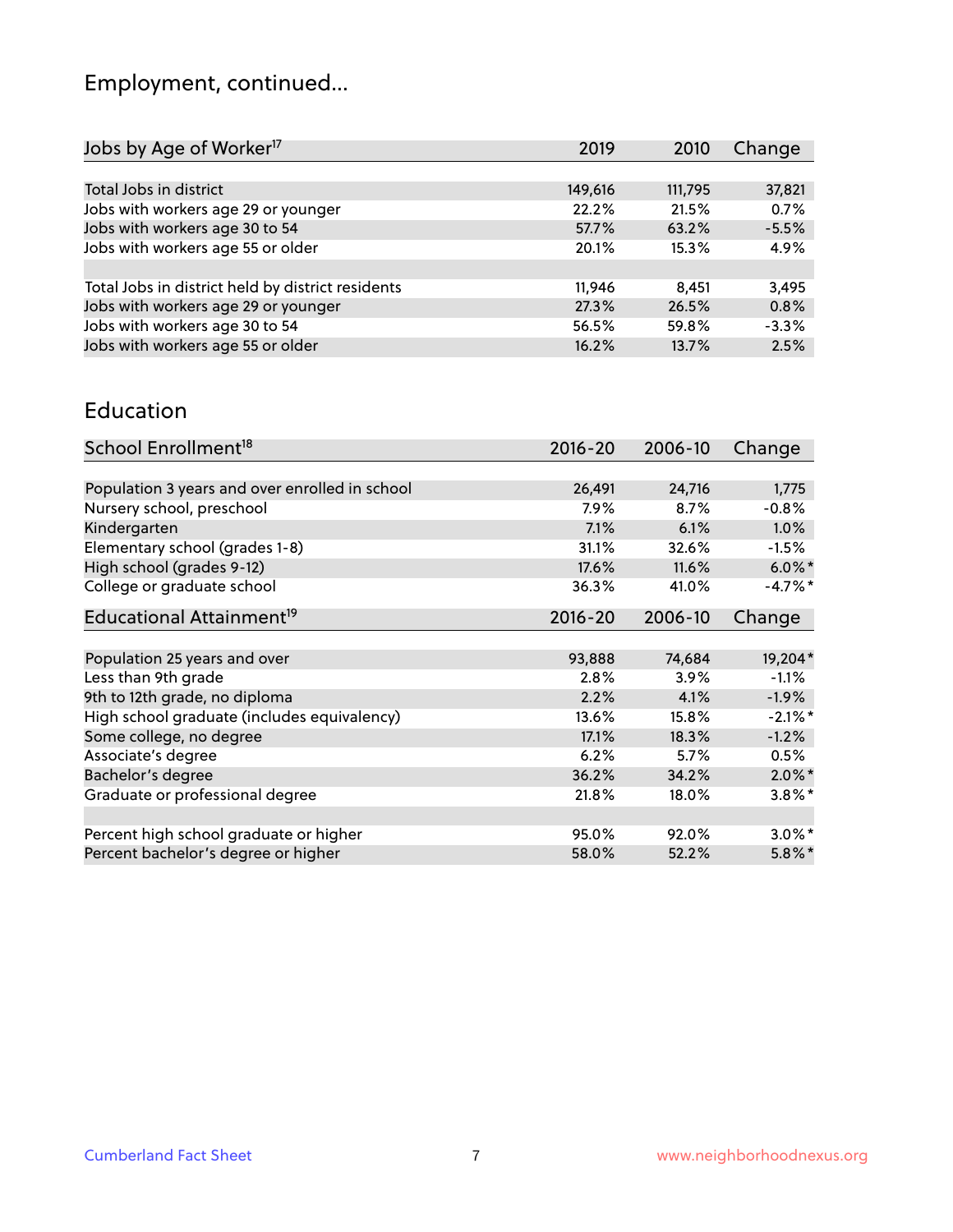### Housing

| Households by Type <sup>20</sup>                     | 2016-20     | 2006-10 | Change     |
|------------------------------------------------------|-------------|---------|------------|
|                                                      |             |         |            |
| <b>Total households</b>                              | 60,082      | 51,832  | 8,250*     |
| Family households (families)                         | 47.6%       | 47.7%   | $-0.1%$    |
| With own children under 18 years                     | 20.5%       | 22.2%   | $-1.8%$    |
| Married-couple family                                | 32.4%       | 31.6%   | 0.7%       |
| With own children of the householder under 18 years  | 12.8%       | 12.5%   | 0.3%       |
| Male householder, no wife present, family            | 4.3%        | 4.9%    | $-0.6%$    |
| With own children of the householder under 18 years  | 1.6%        | 2.5%    | $-0.9%$    |
| Female householder, no husband present, family       | 10.9%       | 11.1%   | $-0.2%$    |
| With own children of the householder under 18 years  | 6.1%        | 7.2%    | $-1.1%$    |
| Nonfamily households                                 | 52.4%       | 52.3%   | 0.1%       |
| Householder living alone                             | 39.8%       | 42.2%   | $-2.4\%$   |
| 65 years and over                                    | 5.8%        | 4.4%    | $1.4\%$ *  |
|                                                      |             |         |            |
| Households with one or more people under 18 years    | 22.5%       | 23.9%   | $-1.4%$    |
| Households with one or more people 65 years and over | 14.3%       | 9.7%    | 4.5%*      |
|                                                      |             |         |            |
| Average household size                               | 2.12        | 2.06    | $0.06*$    |
| Average family size                                  | 2.89        | 2.85    | 0.04       |
| Housing Occupancy <sup>21</sup>                      | 2016-20     | 2006-10 | Change     |
|                                                      |             |         |            |
| Total housing units                                  | 66,068      | 60,016  | $6,052*$   |
| Occupied housing units                               | 90.9%       | 86.4%   | 4.6%*      |
| Vacant housing units                                 | 9.1%        | 13.6%   | $-4.6\%$ * |
|                                                      |             |         |            |
| Homeowner vacancy rate                               | 1.1         | 5.2     | $-4.2*$    |
| Rental vacancy rate                                  | 6.3         | 12.4    | $-6.1*$    |
|                                                      |             |         |            |
| Units in Structure <sup>22</sup>                     | $2016 - 20$ | 2006-10 | Change     |
| Total housing units                                  | 66,068      | 60,016  | $6,052*$   |
| 1-unit, detached                                     | 26.2%       | 27.2%   | $-1.0%$    |
| 1-unit, attached                                     | 16.1%       | 14.1%   | $2.0\%$ *  |
| 2 units                                              | 0.7%        | 1.1%    | $-0.3%$    |
| 3 or 4 units                                         | 4.0%        | 4.5%    | $-0.5%$    |
| 5 to 9 units                                         | 13.3%       | 15.6%   | $-2.3\%$ * |
| 10 to 19 units                                       |             |         |            |
|                                                      | 19.2%       | 24.3%   | $-5.1\%$ * |
| 20 or more units                                     | 20.2%       | 12.9%   | $7.3\%$ *  |
| Mobile home                                          | 0.1%        | 0.3%    | $-0.2%$    |
| Boat, RV, van, etc.                                  | 0.1%        | 0.0%    | 0.1%       |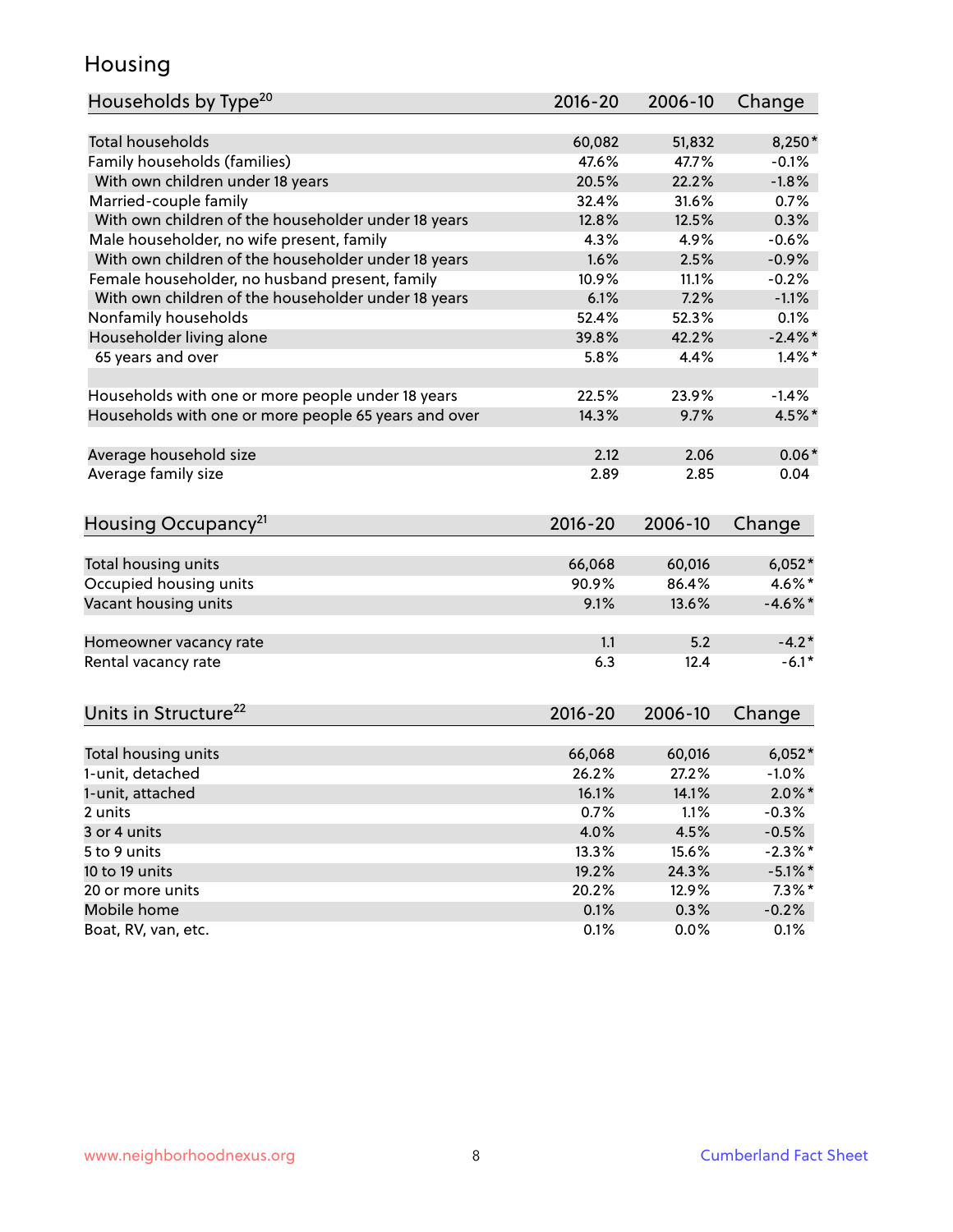# Housing, Continued...

| Year Structure Built <sup>23</sup>             | 2016-20     | 2006-10 | Change     |
|------------------------------------------------|-------------|---------|------------|
| Total housing units                            | 66,068      | 60,016  | $6,052*$   |
| Built 2014 or later                            | 7.6%        | (X)     | (X)        |
| Built 2010 to 2013                             | 4.8%        | (X)     | (X)        |
| Built 2000 to 2009                             | 15.6%       | 14.2%   | 1.4%       |
| Built 1990 to 1999                             | 13.4%       | 17.2%   | $-3.7\%$ * |
| Built 1980 to 1989                             | 26.5%       | 31.8%   | $-5.3\%$ * |
| Built 1970 to 1979                             | 19.3%       | 19.2%   | 0.2%       |
| Built 1960 to 1969                             | 6.0%        | 8.6%    | $-2.6\%$ * |
| Built 1950 to 1959                             | 5.8%        | 7.1%    | $-1.3\%$ * |
| Built 1940 to 1949                             | 0.7%        | 1.4%    | $-0.7%$    |
| Built 1939 or earlier                          | 0.2%        | 0.5%    | $-0.3%$    |
| Housing Tenure <sup>24</sup>                   | $2016 - 20$ | 2006-10 | Change     |
|                                                |             |         |            |
| Occupied housing units                         | 60,082      | 51,832  | 8,250*     |
| Owner-occupied                                 | 39.6%       | 40.6%   | $-1.0%$    |
| Renter-occupied                                | 60.4%       | 59.4%   | 1.0%       |
| Average household size of owner-occupied unit  | 2.19        | 2.07    | $0.11*$    |
| Average household size of renter-occupied unit | 2.08        | 2.06    | 0.02       |
| Residence 1 Year Ago <sup>25</sup>             | 2016-20     | 2006-10 | Change     |
|                                                |             |         |            |
| Population 1 year and over                     | 126,008     | 105,048 | 20,960*    |
| Same house                                     | 75.8%       | 70.3%   | $5.5%$ *   |
| Different house in the U.S.                    | 22.5%       | 28.1%   | $-5.6\%$ * |
| Same county                                    | 9.8%        | 13.1%   | $-3.3\%$ * |
| Different county                               | 12.7%       | 15.0%   | $-2.3\%$ * |
| Same state                                     | 8.1%        | 8.8%    | $-0.7%$    |
| Different state                                | 4.7%        | 6.3%    | $-1.6\%$ * |
| Abroad                                         | 1.7%        | 1.6%    | 0.1%       |
| Value of Housing Unit <sup>26</sup>            | $2016 - 20$ | 2006-10 | Change     |
| Owner-occupied units                           | 23,771      | 21,032  | $2,739*$   |
| Less than \$50,000                             | 0.8%        | 1.1%    | $-0.3%$    |
| \$50,000 to \$99,999                           | 2.9%        | 5.6%    | $-2.7%$    |
| \$100,000 to \$149,999                         | 9.9%        | 18.3%   | $-8.4\%$ * |
| \$150,000 to \$199,999                         | 12.8%       | 19.6%   | $-6.8\%$ * |
| \$200,000 to \$299,999                         | 21.4%       | 23.1%   | $-1.7%$    |
| \$300,000 to \$499,999                         | 33.6%       | 20.7%   | 12.9%*     |
| \$500,000 to \$999,999                         | 15.3%       | 9.6%    | $5.8\%$ *  |
| \$1,000,000 or more                            | 3.2%        | 2.0%    | 1.2%       |
| Median (dollars)                               | 309,522     | 219,374 | 90,149*    |
| Mortgage Status <sup>27</sup>                  | 2016-20     | 2006-10 | Change     |
| Owner-occupied units                           | 23,771      | 21,032  | $2,739*$   |
| Housing units with a mortgage                  | 73.0%       | 80.9%   | $-7.9%$ *  |
| Housing units without a mortgage               | 27.0%       | 19.1%   | $7.9\%*$   |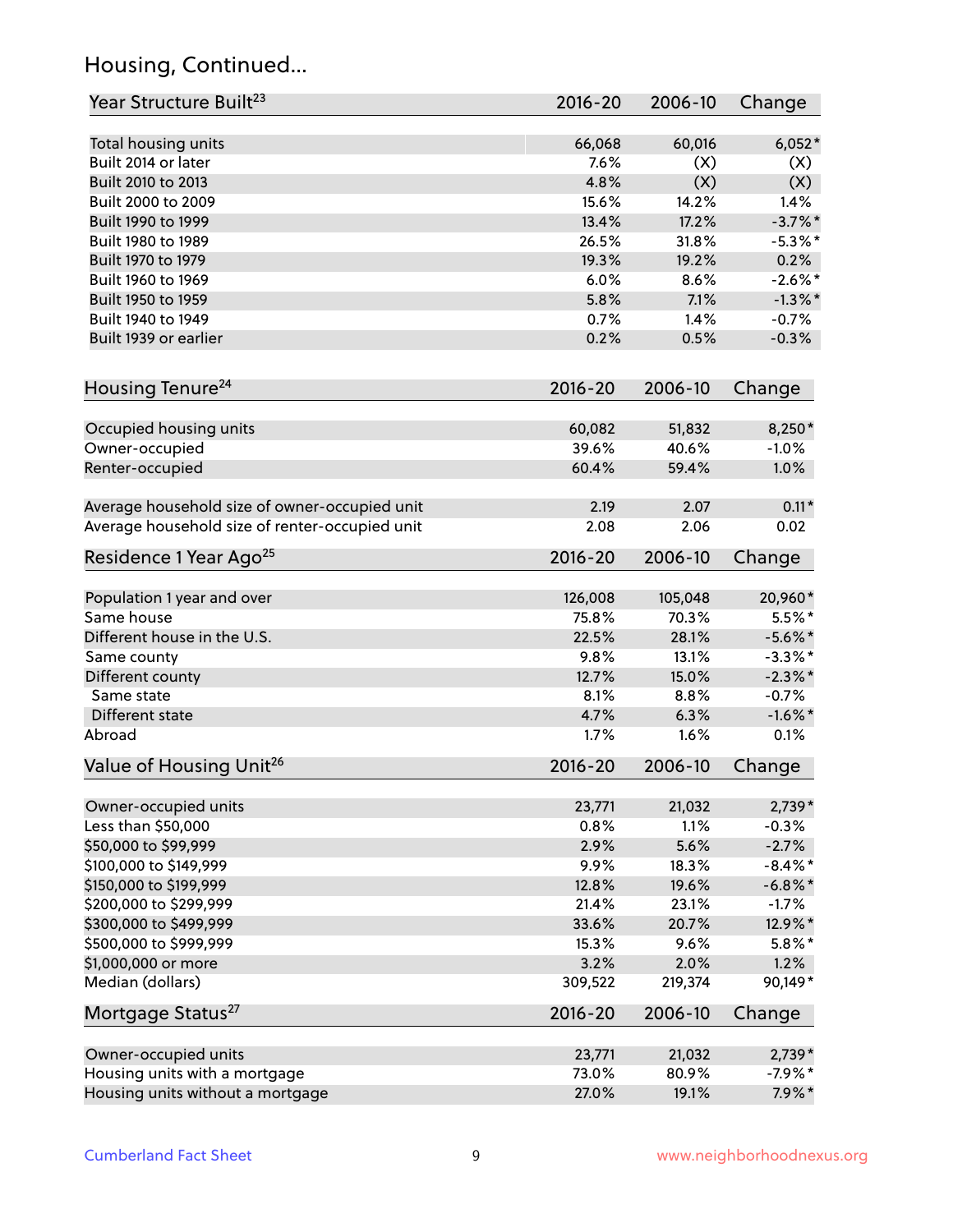# Housing, Continued...

| Selected Monthly Owner Costs <sup>28</sup>                                            | 2016-20     | 2006-10 | Change     |
|---------------------------------------------------------------------------------------|-------------|---------|------------|
| Housing units with a mortgage                                                         | 17,359      | 17,019  | 340        |
| Less than \$300                                                                       | 0.1%        | 0.1%    | 0.1%       |
| \$300 to \$499                                                                        | 0.4%        | 0.7%    | $-0.2%$    |
| \$500 to \$999                                                                        | 9.6%        | 12.0%   | $-2.3%$    |
| \$1,000 to \$1,499                                                                    | 26.6%       | 27.4%   | $-0.8%$    |
| \$1,500 to \$1,999                                                                    | 21.7%       | 24.9%   | $-3.1%$    |
| \$2,000 to \$2,999                                                                    | 27.7%       | 23.2%   | 4.6%       |
| \$3,000 or more                                                                       | 13.8%       | 11.8%   | 1.9%       |
| Median (dollars)                                                                      | 1,804       | 1,699   | $106*$     |
| Housing units without a mortgage                                                      | 6,412       | 4,013   | 2,399*     |
| Less than \$150                                                                       | 1.0%        | 0.5%    | 0.5%       |
| \$150 to \$249                                                                        | 4.4%        | 7.4%    | $-3.0%$    |
| \$250 to \$349                                                                        | 11.9%       | 19.6%   | $-7.7%$    |
| \$350 to \$499                                                                        | 29.3%       | 32.5%   | $-3.2%$    |
| \$500 to \$699                                                                        | 26.8%       | 19.3%   | 7.5%       |
| \$700 or more                                                                         | 26.6%       | 20.7%   | 5.9%       |
| Median (dollars)                                                                      | 522         | 453     | $70*$      |
| Selected Monthly Owner Costs as a Percentage of<br>Household Income <sup>29</sup>     | $2016 - 20$ | 2006-10 | Change     |
| Housing units with a mortgage (excluding units where<br>SMOCAPI cannot be computed)   | 17,302      | 16,919  | 383        |
| Less than 20.0 percent                                                                | 55.3%       | 39.0%   | 16.2%*     |
| 20.0 to 24.9 percent                                                                  | 16.3%       | 15.6%   | 0.8%       |
| 25.0 to 29.9 percent                                                                  | 9.7%        | 11.1%   | $-1.4%$    |
| 30.0 to 34.9 percent                                                                  | 5.1%        | 9.7%    | $-4.6\%$ * |
| 35.0 percent or more                                                                  | 13.6%       | 24.6%   | $-10.9%$ * |
| Not computed                                                                          | 57          | 100     | $-43$      |
| Housing unit without a mortgage (excluding units where<br>SMOCAPI cannot be computed) | 6,366       | 3,962   | $2,404*$   |
| Less than 10.0 percent                                                                | 60.1%       | 53.6%   | 6.5%       |
| 10.0 to 14.9 percent                                                                  | 14.5%       | 15.5%   | $-0.9%$    |
| 15.0 to 19.9 percent                                                                  | 9.0%        | 9.6%    | $-0.7%$    |
| 20.0 to 24.9 percent                                                                  | 5.2%        | 3.7%    | 1.5%       |
| 25.0 to 29.9 percent                                                                  | 3.0%        | 4.0%    | $-1.0%$    |
| 30.0 to 34.9 percent                                                                  | 1.8%        | 1.7%    | 0.1%       |
| 35.0 percent or more                                                                  | 6.4%        | 11.9%   | $-5.5%$    |
| Not computed                                                                          | 46          | 51      | $-5$       |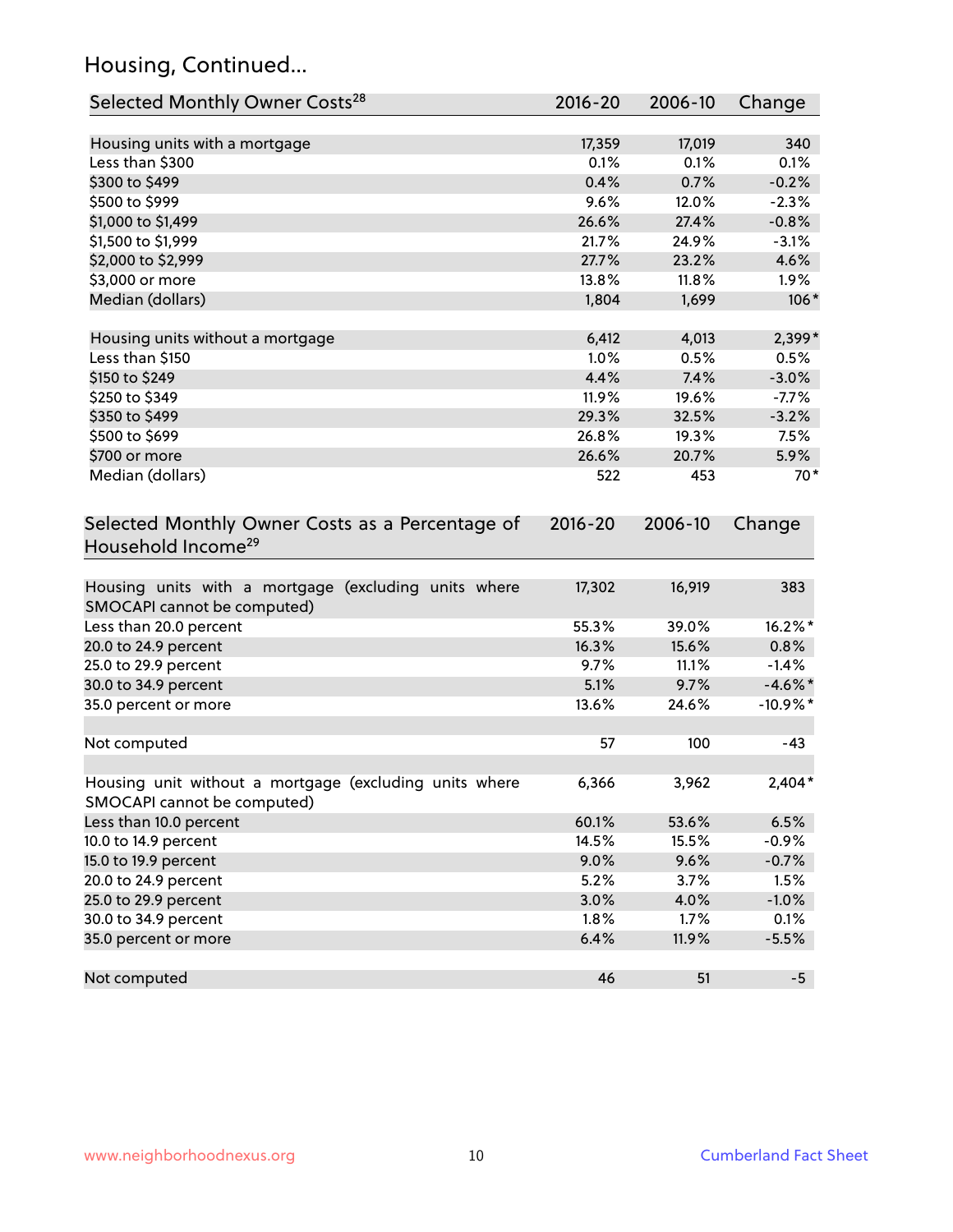# Housing, Continued...

| Gross Rent <sup>30</sup>                                                       | 2016-20     | 2006-10 | Change      |
|--------------------------------------------------------------------------------|-------------|---------|-------------|
|                                                                                |             |         |             |
| Occupied units paying rent                                                     | 35,978      | 30,336  | $5,642*$    |
| Less than \$200                                                                | 0.0%        | 0.4%    | $-0.4%$     |
| \$200 to \$499                                                                 | 0.8%        | 1.9%    | $-1.1%$     |
| \$500 to \$749                                                                 | 1.5%        | 15.3%   | $-13.8\%$ * |
| \$750 to \$999                                                                 | 9.3%        | 44.6%   | $-35.3%$ *  |
| \$1,000 to \$1,499                                                             | 59.8%       | 34.7%   | 25.2%*      |
| \$1,500 to \$1,999                                                             | 23.3%       | 2.3%    | 21.0%*      |
| \$2,000 or more                                                                | 5.3%        | 0.8%    | 4.5%*       |
| Median (dollars)                                                               | 1,319       | 1,078   | $241*$      |
| No rent paid                                                                   | 333         | 464     | $-131$      |
| Gross Rent as a Percentage of Household Income <sup>31</sup>                   | $2016 - 20$ | 2006-10 | Change      |
| Occupied units paying rent (excluding units where GRAPI<br>cannot be computed) | 35,429      | 29,800  | 5,629*      |
| Less than 15.0 percent                                                         | 13.2%       | 14.6%   | $-1.4%$     |
| 15.0 to 19.9 percent                                                           | 17.2%       | 16.3%   | 0.9%        |
| 20.0 to 24.9 percent                                                           | 18.0%       | 14.1%   | 4.0%*       |
| 25.0 to 29.9 percent                                                           | 12.2%       | 12.9%   | $-0.7%$     |
| 30.0 to 34.9 percent                                                           | 8.7%        | 8.7%    | $-0.0%$     |
| 35.0 percent or more                                                           | 30.7%       | 33.5%   | $-2.8%$     |
|                                                                                |             |         |             |
| Not computed                                                                   | 882         | 1,000   | $-118$      |
| Transportation                                                                 |             |         |             |
| Commuting to Work <sup>32</sup>                                                | 2016-20     | 2006-10 | Change      |
| Workers 16 years and over                                                      | 78,521      | 63,779  | 14,742*     |
| Car, truck, or van - drove alone                                               | 76.4%       | 82.2%   | $-5.8\%$ *  |
| Car, truck, or van - carpooled                                                 | 5.2%        | 8.2%    | $-2.9\%$ *  |
| Public transportation (excluding taxicab)                                      | 0.7%        | 2.4%    | $-1.8\%$ *  |
| Walked                                                                         | 1.4%        | 1.5%    | $-0.1%$     |
| Other means                                                                    | 2.4%        | 0.8%    | $1.6\%$ *   |
| Worked at home                                                                 | 13.8%       | 4.8%    | $9.1\%$ *   |
| Mean travel time to work (minutes)                                             | 27.1        | 24.6    | $2.6*$      |
| Vehicles Available <sup>33</sup>                                               | 2016-20     | 2006-10 | Change      |
| Occupied housing units                                                         | 60,082      | 51,832  | 8,250*      |
| No vehicles available                                                          | 3.8%        | 4.4%    | $-0.6%$     |
| 1 vehicle available                                                            | 47.6%       | 50.2%   | $-2.6%$     |
| 2 vehicles available                                                           | 38.6%       | 37.1%   | 1.5%        |
| 3 or more vehicles available                                                   | 9.9%        | 8.3%    | 1.7%        |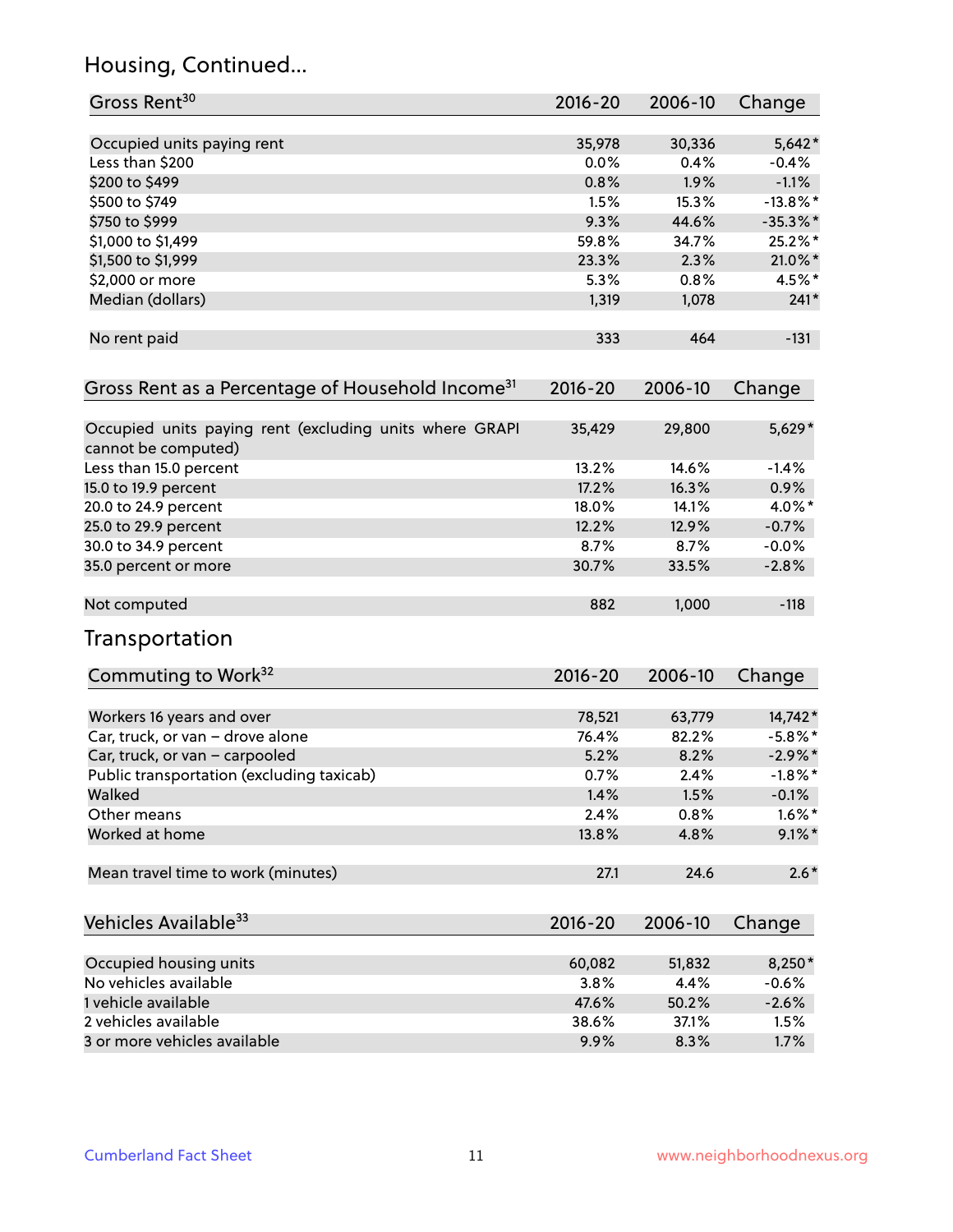#### Health

| Health Insurance coverage <sup>34</sup> | 2016-20 |
|-----------------------------------------|---------|
|-----------------------------------------|---------|

| Civilian Noninstitutionalized Population                | 127,262 |
|---------------------------------------------------------|---------|
| With health insurance coverage                          | 86.0%   |
| With private health insurance coverage                  | 75.3%   |
| With public health coverage                             | 17.9%   |
| No health insurance coverage                            | 14.0%   |
| Civilian Noninstitutionalized Population Under 19 years | 23,846  |
| No health insurance coverage                            | 12.6%   |
| Civilian Noninstitutionalized Population 19 to 64 years | 91,597  |
| In labor force:                                         | 79,494  |
| Employed:                                               | 76,649  |
| With health insurance coverage                          | 86.2%   |
| With private health insurance coverage                  | 84.6%   |
| With public coverage                                    | 3.1%    |
| No health insurance coverage                            | 13.8%   |
| Unemployed:                                             | 2,845   |
| With health insurance coverage                          | 55.6%   |
| With private health insurance coverage                  | 48.2%   |
| With public coverage                                    | 9.8%    |
| No health insurance coverage                            | 44.4%   |
| Not in labor force:                                     | 12,103  |
| With health insurance coverage                          | 75.9%   |
| With private health insurance coverage                  | 61.8%   |
| With public coverage                                    | 18.6%   |
| No health insurance coverage                            | 24.1%   |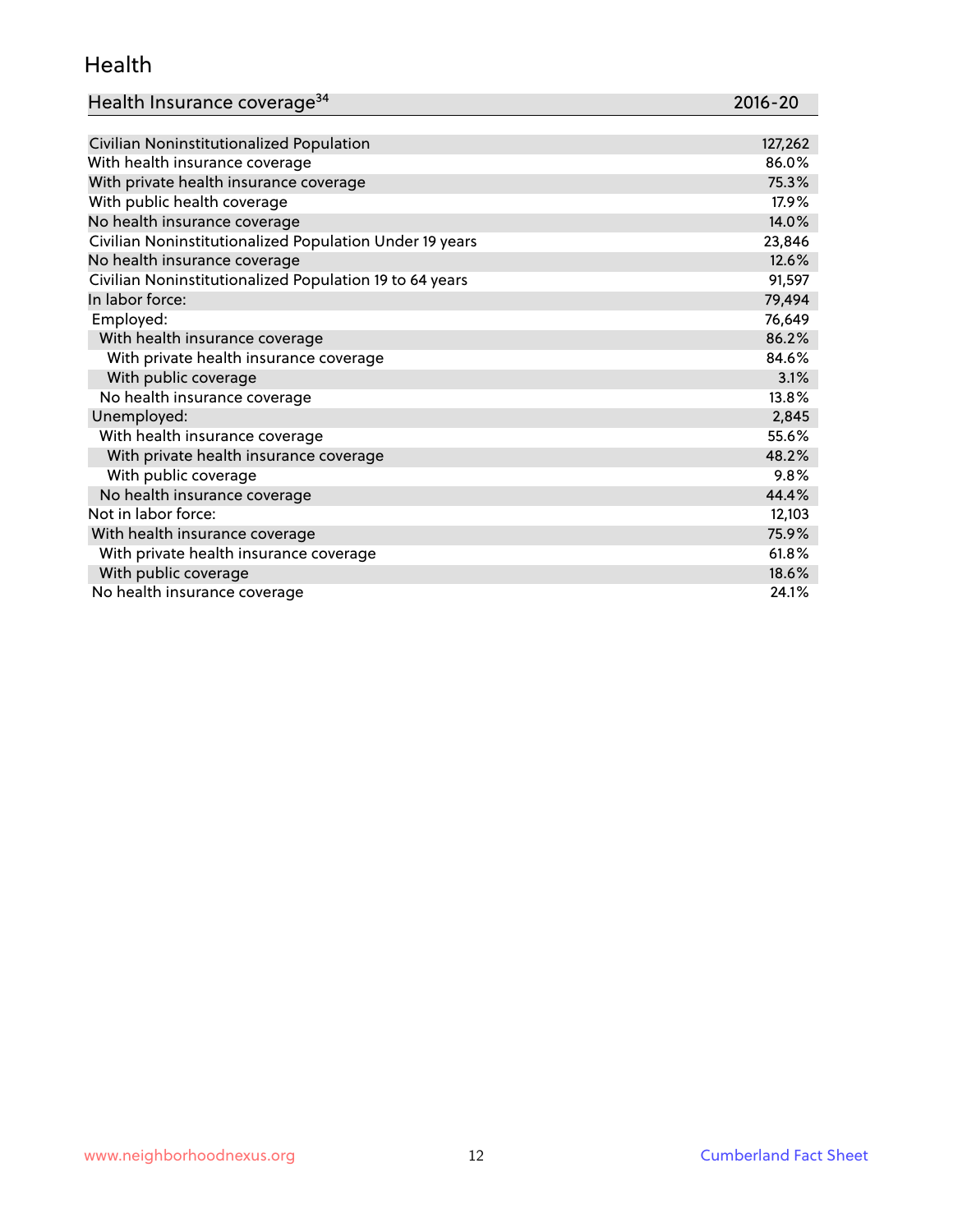# Employment Forecasts

| Forecast Employment by Sector <sup>35</sup>      | 2030    | 2020    | Change   |
|--------------------------------------------------|---------|---------|----------|
|                                                  |         |         |          |
| <b>All Sectors</b>                               | 157,015 | 150,108 | 4.6%     |
| Goods Producing                                  | 14,302  | 13,521  | 5.8%     |
| Agriculture, forestry, fishing and hunting       | 12      | 14      | $-14.3%$ |
| Mining                                           | 37      | 60      | $-38.3%$ |
| Construction                                     | 11,372  | 10,058  | 13.1%    |
| Manufacturing                                    | 2,881   | 3,389   | $-15.0%$ |
| <b>Service Providing</b>                         | 30,053  | 29,792  | 0.9%     |
| Wholesale trade                                  | 11,688  | 12,126  | $-3.6%$  |
| Retail trade                                     | 15,216  | 14,132  | 7.7%     |
| Transportation and warehousing                   | 2,897   | 3,154   | $-8.1%$  |
| <b>Utilities</b>                                 | 252     | 380     | $-33.7%$ |
| Information                                      | 6,198   | 6,110   | 1.4%     |
| <b>Financial activities</b>                      | 21,547  | 19,015  | 13.3%    |
| Finance and insurance                            | 15,076  | 12,759  | 18.2%    |
| Real estate and rental and leasing               | 6,471   | 6,256   | 3.4%     |
| Professional and business services               | 32,299  | 29,891  | 8.1%     |
| Professional, scientific, and technical services | 21,434  | 19,497  | 9.9%     |
| Management of companies and enterprises          | 10,865  | 10,394  | 4.5%     |
| <b>Education and health services</b>             | 13,236  | 12,350  | 7.2%     |
| <b>Education services</b>                        | 4,091   | 3,853   | 6.2%     |
| Health care and social assistance                | 9,145   | 8,497   | 7.6%     |
| Leisure and hospitality                          | 16,050  | 16,481  | $-2.6%$  |
| Arts, entertainment, and recreation              | 2,700   | 2,923   | $-7.6%$  |
| Accommodation and food services                  | 13,350  | 13,558  | $-1.5%$  |
| Other services, except public administration     | 3,720   | 3,846   | $-3.3%$  |
| <b>Public administration</b>                     | 2,811   | 2,602   | 8.0%     |

# Population Forecasts

| Population Forecasts <sup>36</sup> | 2030    | 2020    | Change |
|------------------------------------|---------|---------|--------|
|                                    |         |         |        |
| <b>Total Population</b>            | 143.196 | 131.232 | 9.1%   |
| <b>Total Households</b>            | 70.812  | 64.467  | 9.8%   |